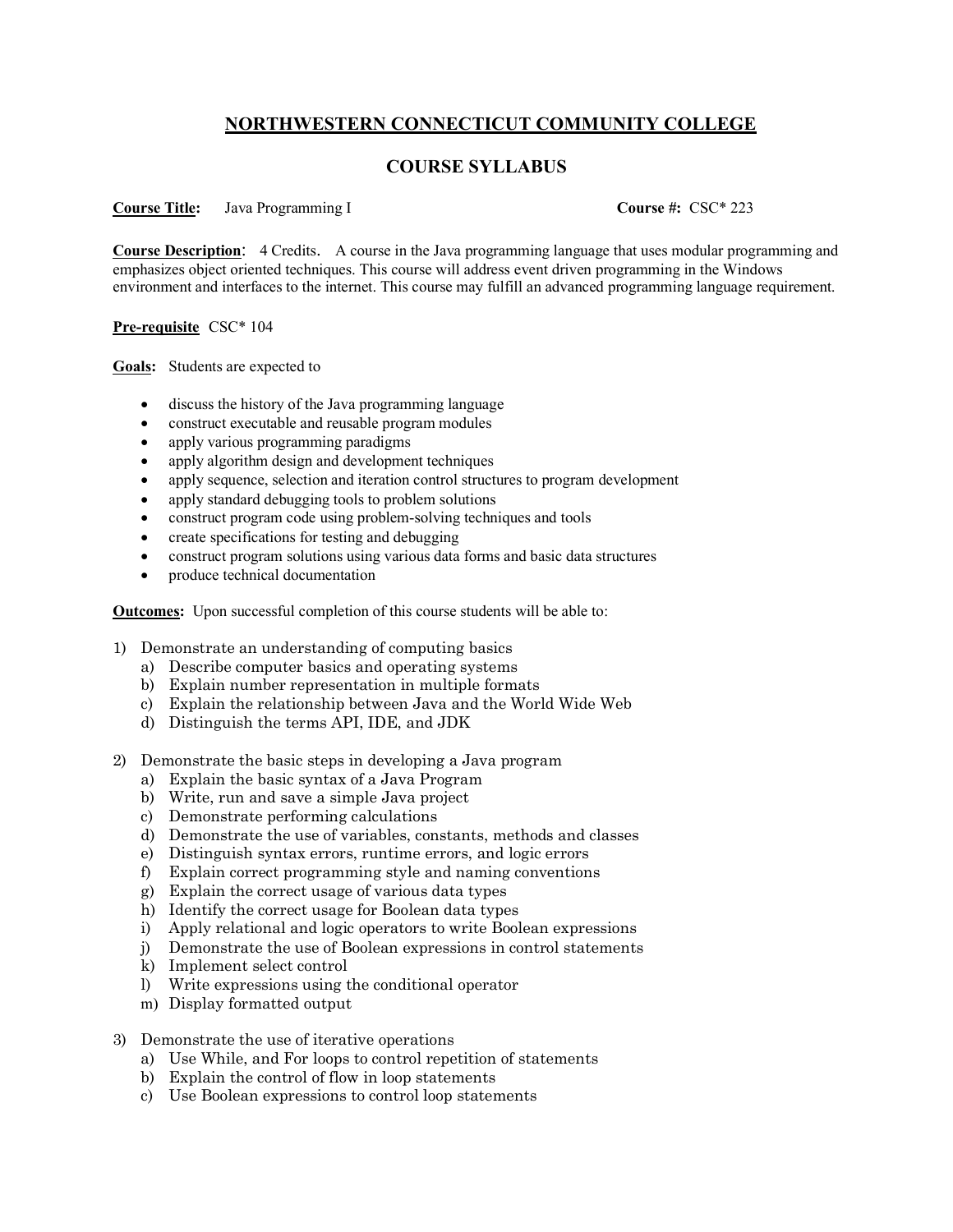- d) Explain the differences between different types of loops
- e) Write nested loops
- f) Demonstrate techniques for minimizing numerical errors
- g) Implement program control with Break and Continue
- 4) Demonstrate the creation and use of methods
	- a) Define and invoke methods
	- b) Develop modular code that is easy to read, debug and maintain
	- c) Determine the scope of variables
	- d) Solve mathematical problems using methods
	- e) Apply the concept of method abstraction to software development
- 5) Demonstrate the use of arrays in processing data
	- a) Describe why arrays are necessary in programming
	- b) Describe the steps in using arrays
	- c) Create arrays and declare array reference variables
	- d) Initialize the variables in an array
	- e) Manipulate array contents
	- f) Develop and invoke methods with array arguments
	- g) Implement sorting and searching algorithms
	- h) Use the methods in the Array class
- 6) Demonstrate an understanding of using objects
	- a) Describe objects and classes, and use classes to model objects
	- b) Demonstrate the use of UML notation
	- c) Construct objects using constructors
	- d) Access objects using object reference variables
	- e) Define a reference variable using s reference type
	- f) Access an object's data and methods
	- g) Declare a class and create an object from a class
	- h) Distinguish between instance and static variables and methods
	- i) Encapsulate data fields
	- j) Develop methods with object arguments
	- k) Use the String class to process fixed strings
	- l) Use the Character class to process a single character
	- m) Distinguish among the String classes
	- n) Explain how to pass command line arguments
	- o) Explain the file properties using the File class
	- p) Read and write data using the PrintWrtiter and Scanner classes
	- q) Open files using a dialog box
	- r) Create immutable objects from immutable classes
	- s) Determine the scope of variables ion the context of a class
	- t) Use the keyword This to refer to the calling object itself
	- u) Apply class abstraction to develop software
	- v) Explain the differences between procedural and object-oriented paradigms
	- w) Design programs using object-oriented paradigms
- 7) Demonstrate the manipulation of classes
	- a) Develop a subclass from a superclass through inheritance
	- b) Illustrate inheritance
	- c) Invoke the superclasses constructors and methods
	- d) Override instance methods in the subclass
	- e) Distinguish between overriding and overloading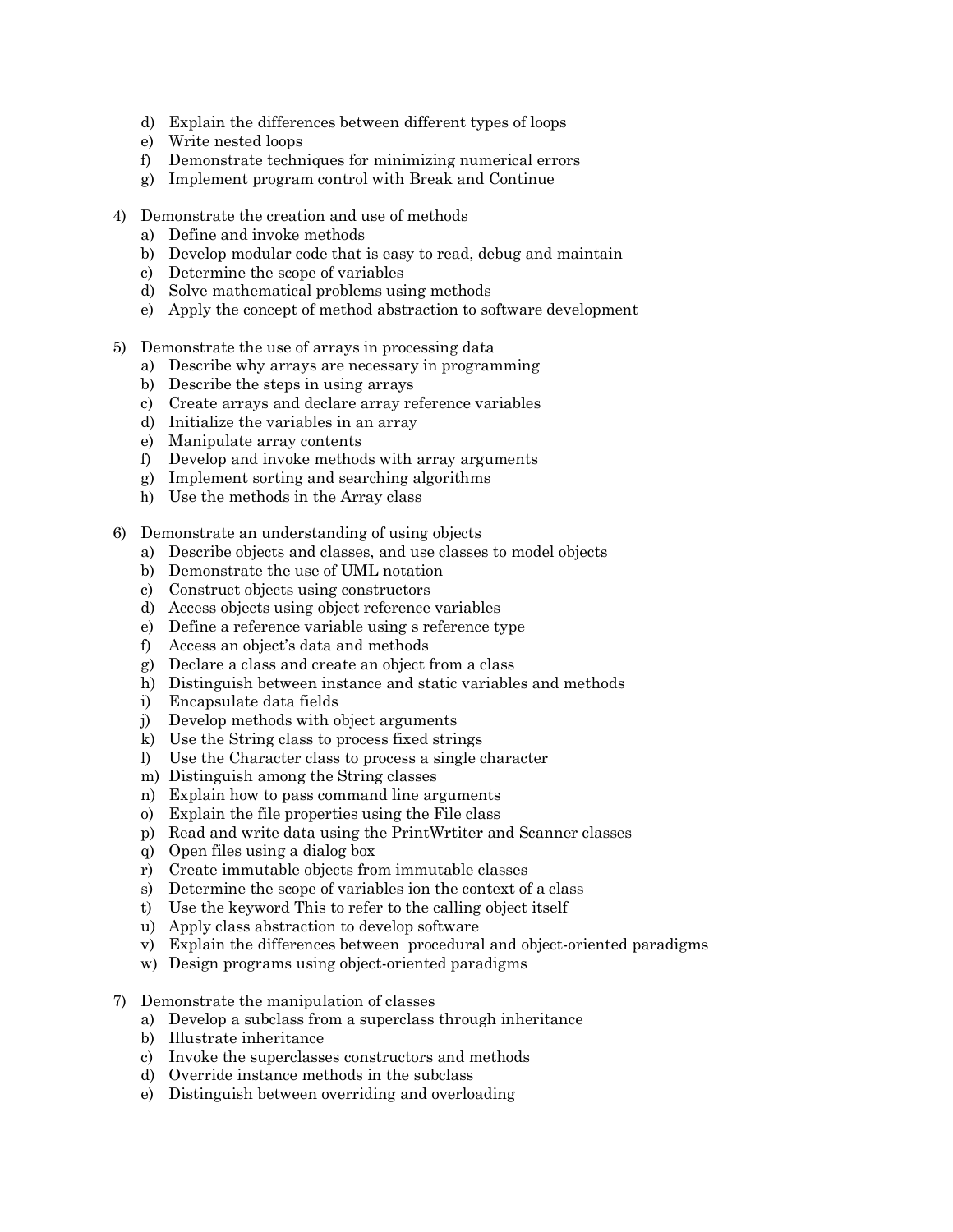- f) Explain polymorphism, dynamic binding, and generic programming
- g) Explain casting and why explicit downcasting is necessary
- h) Implement a Stack class
- i) Restrict access to data and methods to subclasses
- j) Prevent class extending and method overriding
- k) Design and use abstract classes
- 8) Demonstrate an understanding of interfaces
	- a) Specify common behavior for objects using interfaces
	- b) Define interfaces and declare classes that implement interfaces
	- c) Define a natural order
	- d) Enable objects to listen for action events
	- e) Make objects cloneable
	- f) Explain the differences between an abstract class and an interface
	- g) Create objects for primitive types using wrapper classes
	- h) Create a generic sort method
- 9) Demonstrate an understanding of software development
	- a) Describe the software life cycle
	- b) Determine responsibilities for a class
	- c) Describe relationship types
	- d) Declare classes that represent relationships
	- e) Design classes that follow the class-design guidelines
	- f) Explain framework-based programming using the Java API
	- g) Apply design patterns for developing sound software systems
- 10) Demonstrate creating GUI applications
	- a) Distinguish between Swing and AWT
	- b) Describe the Java GUI API hierarchy
	- c) Create GUI interfaces
	- d) Explain the role of layout managers
	- e) Use layout manages to layout components in a container
	- f) Apply common features on Swing components
	- g) Use borders to visually group user interface components
	- h) Create image icons
	- i) Describe Java coordinate systems in a GUI component
	- j) Draw things using methods
	- k) Explain how and when a Graphics object is created
	- l) Use a panel as a canvas to draw things
	- m) Obtain font properties and center messages
	- n) Display an image in a GUI component
	- o) Develop reusable GUI components
- 11) Demonstrate the management of events
	- a) Describe events, event sources, and event classes
	- b) Declare listener classes and register listener objects
	- c) Write programs to deal with ActionEvent and WindowEvent
	- d) Simplify coding for listener classes using interface adaptors
	- e) Write programs to deal with MouseEvent and KeyEvent
	- f) Use classes to control animation
	- g) Create graphical user interfaces using various components
	- h) Create listeners for various types of events
	- i) Explain the use of various interface objects